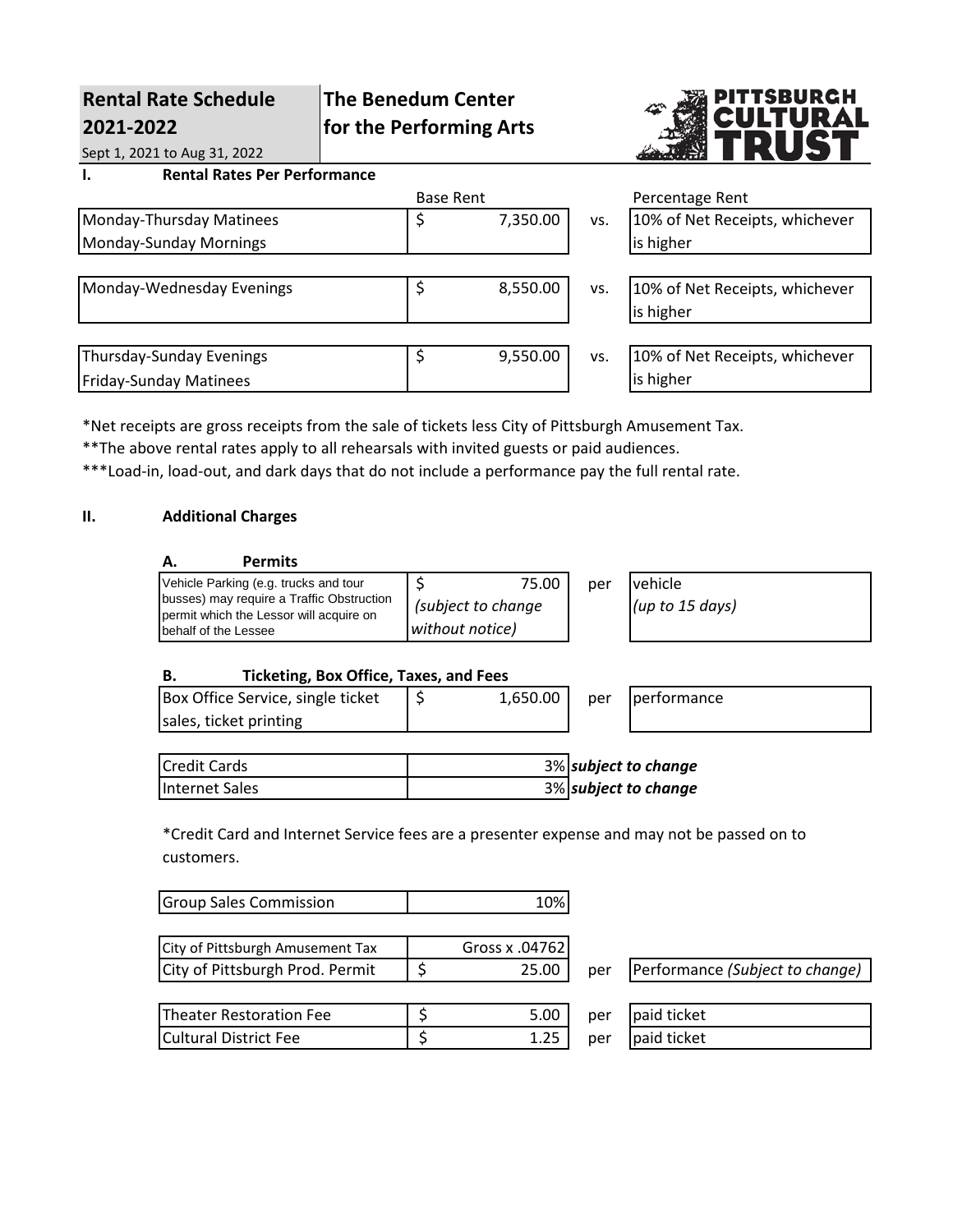| Front of House, Staffing, and Security                                                                                                      |                              |     |             |
|---------------------------------------------------------------------------------------------------------------------------------------------|------------------------------|-----|-------------|
| Front of House staff (Incl. ushers, FOH<br>doorman, ticket takers)                                                                          | 1,475.00                     | per | performance |
| Stage Doorperson (required for all<br>dates, perfs., and rehearsals)                                                                        | 22.00<br>(subject to change) | per | hour        |
| Metal Detector Screening (Required.<br>Includes City of Pittsburgh police officers, staff,<br>and equipment needed to screen every patron.) | \$<br>2,200.00               | per | performance |
|                                                                                                                                             |                              |     |             |

| Off-Duty Police (additional as | 62.00               | per | <b>hour</b>        |
|--------------------------------|---------------------|-----|--------------------|
| requested)                     | (subject to change) |     | $(5$ hour minimum) |
| Additional security            | AT COST             | per | Vendor Invoice     |

| per | performance |
|-----|-------------|
| per | hour        |
| per | performance |
|     |             |

| 62.00   | per | <b>I</b> hour    |
|---------|-----|------------------|
| anqe)   |     | (5 hour minimum) |
| AT COST | per | Vendor Invoice   |

\*The Lessor reserves the right to hire Off-Duty City of Pittsburgh Police at its sole discretion and charge this expense to settlement.

| COVID-19<br>D. |
|----------------|
|----------------|

| Covid Cleaning Fee (inc. labor for all | 1,400.00 | per |
|----------------------------------------|----------|-----|
| cleaning and disinfection FOH and BOH) |          |     |
|                                        |          |     |

performance or staffed nonperformance day

#### **E. Stage Labor**

| Stagehands          | AT COST | per | Collective Barg        |
|---------------------|---------|-----|------------------------|
| Film Projectionists | AT COST | per | Collective Barg        |
| Wardrobe            | AT COST | per | <b>Collective Barg</b> |
| Hair and Makeup     | AT COST | per | Collective Barg        |
| Teamster Loaders    | AT COST | per | Vendor Invoice         |

| AT COST | per | Collective Bargaining Unit        |
|---------|-----|-----------------------------------|
| AT COST | per | Collective Bargaining Unit        |
| AT COST | per | <b>Collective Bargaining Unit</b> |
| AT COST | per | Collective Bargaining Unit        |
| AT COST | per | Vendor Invoice                    |

The Benedum Center Marquee requires stage labor to change, which will be charged AT COST.

SHORT TURNAROUND (encroachment on Rest Period): When the load-out of a previous production precludes the 8-hour rest period required by the Union (per Collective Bargaining Agreement) prior to the beginning of the next scheduled loadin, the prior renter will be responsible for paying the difference between the penalty rate and the regular rate which otherwise would have applied. The Lessor will make its reasonable best effort to inform the Lessee in advance when such charges may apply, but as the mainstage schedule is subject to change without notice, reserves the right to assess Short Turnaround charges without prior notice.

DARK DAY ADDITIONAL LABOR: When performances are booked over another company's Dark Day, additional labor charges may apply. The Lessor will make its reasonable effort to inform the Lessee in advance when such charges may apply and to provide cost estimates, but payment of such charges will under all circumstances be the responsibility of the Lessee.

SUNDAYS AND HOLIDAYS: Under the terms of the Collective Bargaining Agreement between IATSE Local #3 and The Pittsburgh Cultural Trust, the straight-time rate for stagehands is time-and-a-half. Official holidays for the 2019-2020 season are Labor Day, Veterans Day, Thanksgiving Day, Christmas Day, New Year's Day, Memorial Day, and Independence Day. Contact Theater Management and Production for applicable rates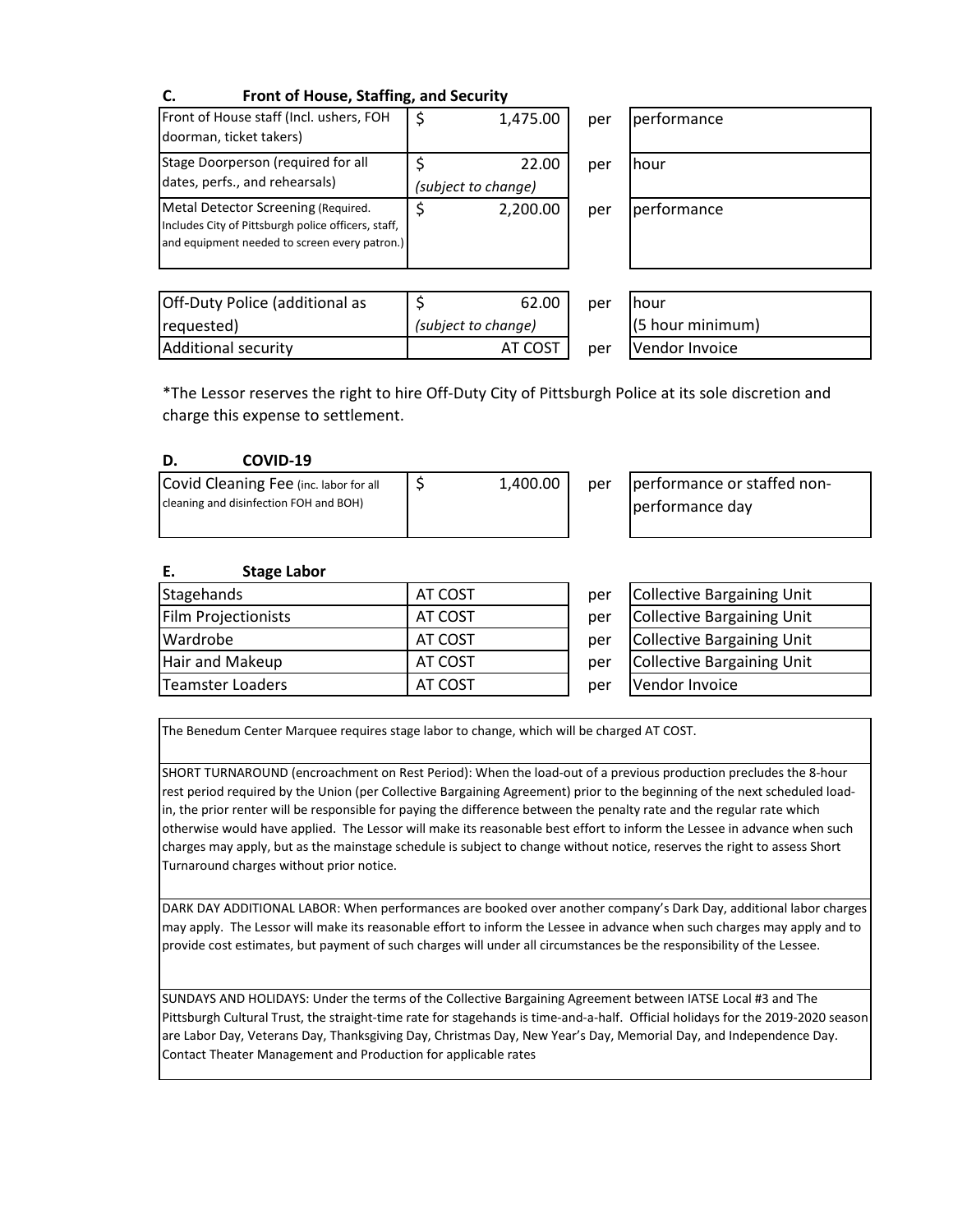| House Lighting                    | \$<br>400.00   | per | performance    |
|-----------------------------------|----------------|-----|----------------|
|                                   | \$<br>1,200.00 | per | week           |
| Followspots                       | \$<br>220.00   | per | performance    |
|                                   | \$<br>660.00   | per | week           |
| House Sound                       | \$<br>440.00   | per | performance    |
|                                   | \$<br>1,320.00 | per | week           |
| House Line Array                  | \$<br>905.00   | per | performance    |
| <b>Standard Microphone Rental</b> | \$<br>32.00    | per | performance    |
|                                   | \$<br>96.00    | per | week           |
| Wireless Microphone Rental        | \$<br>47.00    | per | performance    |
|                                   | \$<br>141.00   | per | week           |
| 9' Steinway Grand Piano           | \$<br>129.00   | per | performance    |
|                                   | \$<br>387.00   | per | week           |
| 7' Steinway Grand Piano           | \$<br>100.00   | per | performance    |
|                                   | \$<br>300.00   | per | week           |
| <b>Upright Piano</b>              | \$<br>66.00    | per | performance    |
|                                   | \$<br>198.00   | per | week           |
| Piano Tuning/Maintenance          | AT COST        | per | Vendor Invoice |
| Lag Bolts                         | \$<br>15.00    | per | bolt           |

**F. Stage Equipment**

\*Listed cost for stage equipment does not include the cost of operator(s), if applicable. All operator costs are rebilled AT COST.

## **G. Rehearsal Studios**

| Rehearsal Room A, 2nd Floor<br>$(58' \times 56')$ | 70.00 | per | hour        |
|---------------------------------------------------|-------|-----|-------------|
| Rehearsal Room B, 4th Floor<br>$(58' \times 56')$ | 70.00 | per | <b>hour</b> |
| Rehearsal Room C, 3rd Floor<br>$(24' \times 18')$ | 35.00 | per | hour        |

\*Rehearsal Studio rentals are charged by hours scheduled vs. hours used, whichever is greater. Cancellations or changes in hours booked must be made at least 24 hours in advance.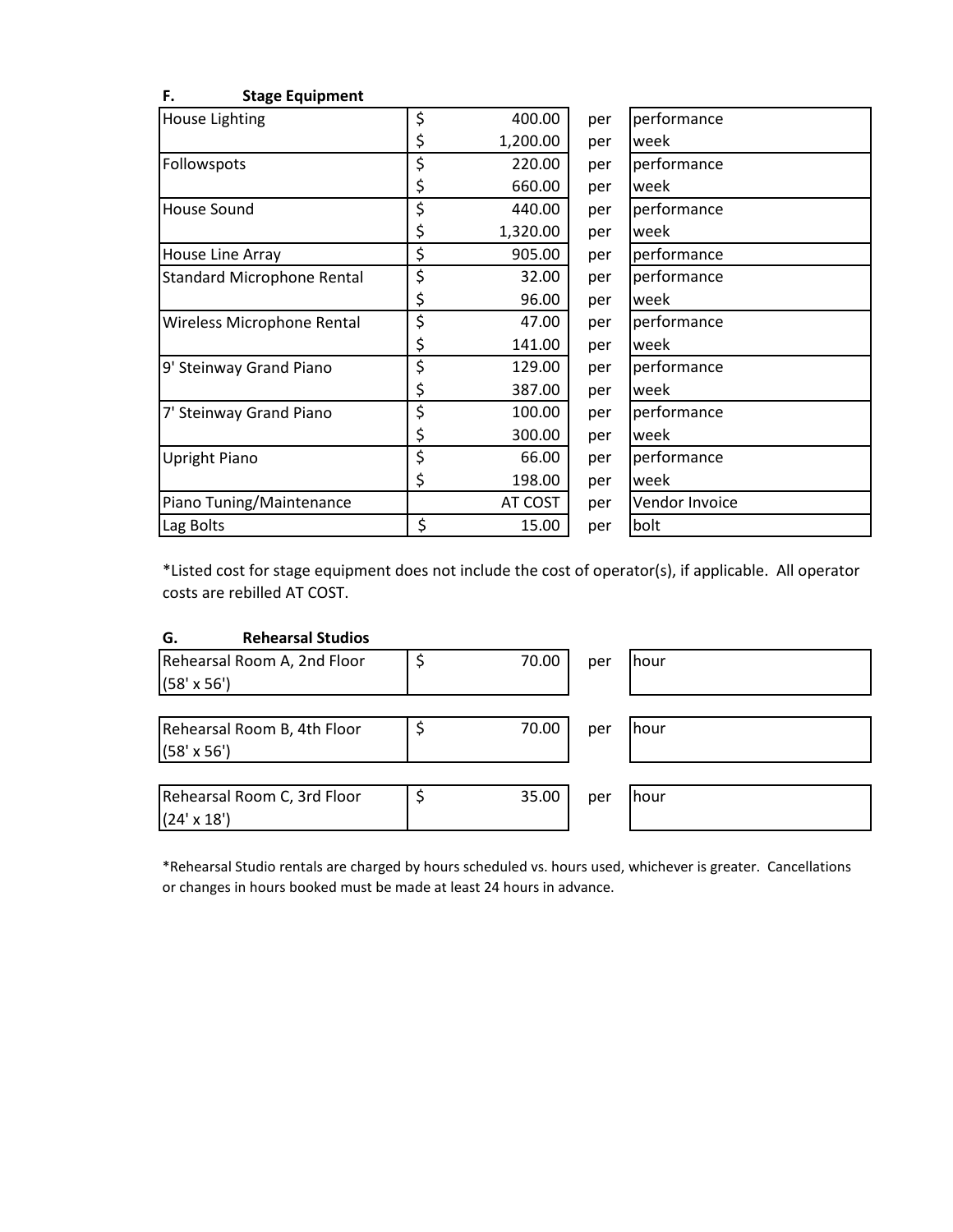| .<br>Clark Dunung Extension on Fromenaue Level |          |     |              |
|------------------------------------------------|----------|-----|--------------|
| Patron Bar                                     | 1,000.00 | per | 3 hour event |
| Circles Liberty Lounge                         | 1,500.00 | per | 3 hour event |
| Central Lounge                                 | 1,000.00 | per | 3 hour event |
| Multipurpose Room                              | 1,500.00 | per | 3 hour event |

**H. Clark Building Extension on Promenade Level**

\*Availability of these spaces are dependent upon programming in the theatre.

\*\*This fee does not include catering, staffing, nor other applicable costs.

| <b>Telecom</b>                                |          |     |         |
|-----------------------------------------------|----------|-----|---------|
| Telephones                                    | 72.00    | per | line    |
| <b>Recording and Taping</b>                   |          |     |         |
| Audio, video, film, and digital<br>recording. | 1,650.00 | per | 3 hours |

\*This fee does not include the cost of operators and technicians, nor any other applicable costs.

#### **III. Miscellaneous Information**

PYROTECHNICS: The Benedum Center requires that utilization of pyrotechnic or related effects be in compliance with NFPA 1126 "Standard for the Use of Pyrotechnics before a Proximate Audience." We require the operating instructions and safety requirements for any and all pyrotechnic device(s) used be made available in advance to Benedum Management and Production for review and reference. City of Pittsburgh permitting charges may apply. If necessary, a Fire Marshall will be hired to be on premises. These charges will be passed along AT COST.

ADDITIONAL MARKETING SERVICES: The Pittsburgh Cultural Trust Marketing Department offers various services for fee or commission. Please contact the Trust Marketing Department for further information. With the exception of the Calendar of Events, no marketing services or materials are included as part of this lease agreement. The use of Trust marketing services depends partly on staff availability.

PROGRAMS: The Benedum Center and Pittsburgh Cultural Trust may elect to provide a program, depending on the nature of the attraction. Copy must be submitted three (3) weeks in advance. Contact the Trust Marketing Department for further information.